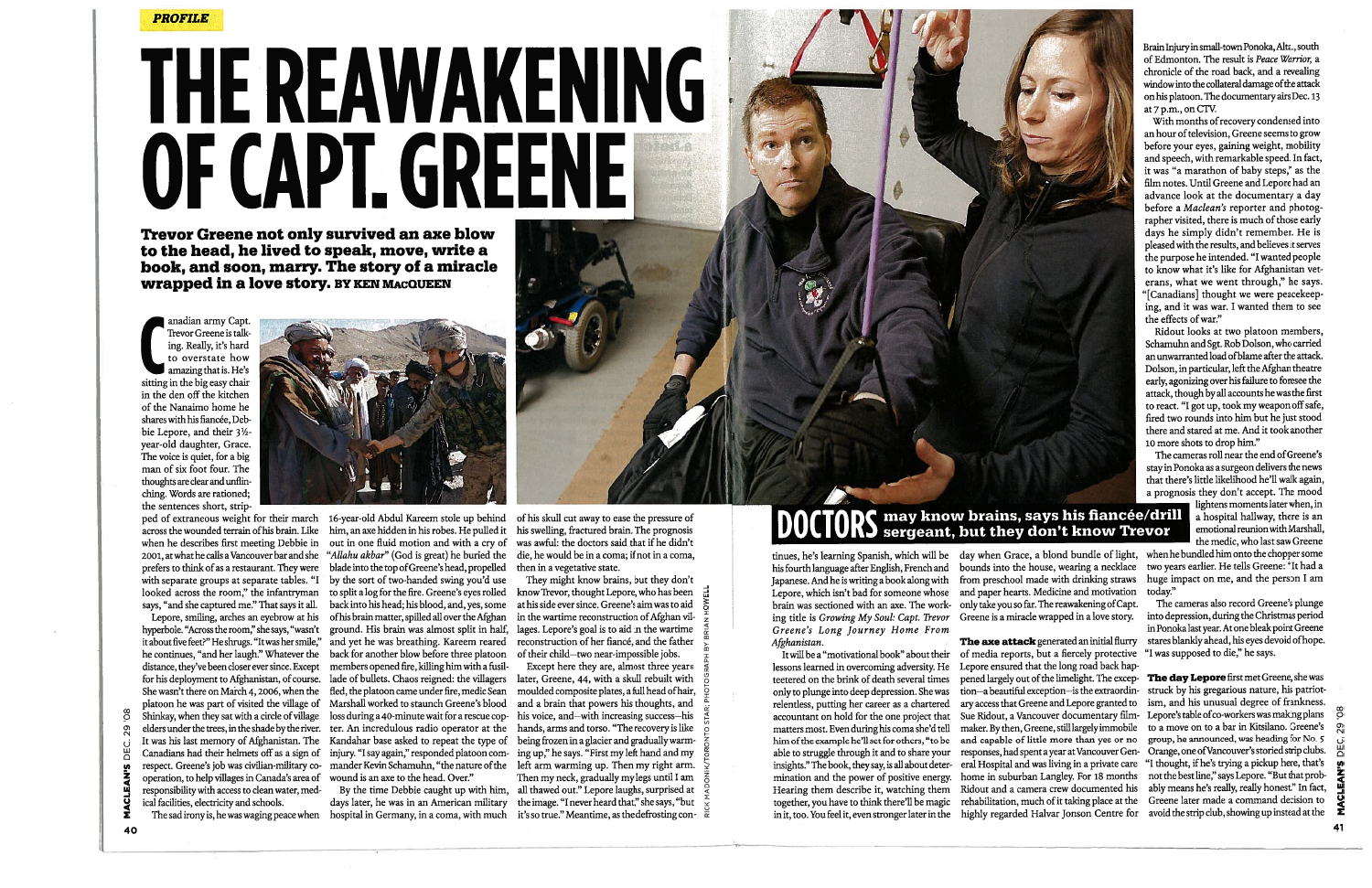cer inthe Seaforth Highianders, <sup>a</sup> Vancouver-convoy their LAy III, <sup>a</sup> Canadian-made light orders to deploy to Afghanistan, but that inside were cuts and bruises, but Greene was didn't change the equation. Lepore had known — removed to Kandahar airfield hospital with from the get-go this was his dream. "Even if <sup>a</sup> concussion. It was the first time military from going." Besides, his job was to help second time, <sup>a</sup> 6 a.m. knock on the door <sup>a</sup> Greene knew better. To help the villages, armoured troop carrier, bogged down in <sup>a</sup> river, stranding them under <sup>a</sup> full moon, <sup>a</sup> fat target for anyone with a rocket-propelled explosive device rocked the LAy that Greene was riding in. Most of the injuries to the 10

samebar as Lepore's group. They danced. They talked. She learned he was <sup>a</sup> journalist, both in Japan for Bloomberg News (where he wrote a book on Japan's homeless) and in Vancouver. He was celebrating this night, the completion of his book, *Bad Date: The Lost Girls of Van-* thing seems to go well for him, so I never little "wabbit." There were pictures of him couver's Low Track—the first book written on – expected that anything would happen." the missing women of Vancouver's Down town Eastside. He told her he was also an offi- you must get to the villages. During one such based reserve infantry unit. His aim, he said, was to deploy to anoverseas trouble spot, and to one day use that operational experience to join <sup>a</sup> United Nations aid agency. Compas grenade. They were lucky that time. Not so sionate, she thought. She'd never met an author in February <sup>2006</sup> when <sup>a</sup> roadside improvised or <sup>a</sup> soldier. "I was intrigued."

> The news those early weeks and months was as bad as bad can get. The doctors in Vancouver took Lepore aside and told her the optimistic comments about recovery she'd

made in a few early interviews were ground- we all have the ability to heal ourselves." less. "He will not come out of his coma, and told. Family friend Clare Maclntyre, who College in Halifax inthe 1980s, recalls sitting with Debbie through meetings and hospital visits. "They're so in love and that I think is <sup>a</sup> huge part of his recovery. Debbie never, ever wavered in her belief that he would be fine:' she says. "I remember going to one couver General]. I was there to take notes so she could concentrate on what was going on. It was really quite grim and I was really choked up. Debbie put her arm around.

Before Greene left for Afghanistan, he taped <sup>a</sup> number ofvideos for Grace, his dear dryingher from the bath; pushingher in the stroller; singing the ABC song. "My life expanded," he says of her birth. "It was like a new chapter of a new book." Of the videos, he says with an infantryman's clear-eyed practicality: "I thought ifI died they would be the only thing she'd have to remember me by." He also wrote and sealed <sup>a</sup> last letter to Lepore, "in case I got killed, in case some thing happened to me." After the axe attack, with his life hanging by <sup>a</sup> thread, she ripped open the letter and read its contents.

Lepore, frustrated by "an extreme amount of doubt" from the medical establishment about Greene's prognosis, turned to alterna tive medicine. She's always believed in "the power ofintention," that visualizing <sup>a</sup> result can often make it happen. She told <sup>a</sup> friend: "We've got to do something; we don't have <sup>a</sup> hope inhell here." The friend told her about <sup>a</sup> Vancouver-area distance healer, <sup>a</sup> young in Greene's early path to recovery. man who guards his real surname but calls himself Adam Dreamhealer. They went to

Adam, during an initial visit, saw in an unresponsive Greene "a white light. I don't know, I guess I could describe it as your con nection to source, or God," says Lepore. "He could see that connections were there, there was still brain activity." His sessions, mostly done from afar, involve directing his energy. As he claims on his website, "with <sup>a</sup> focused intention to heal, and the power of energy,

Such techniques, she knows, don't sit well with the medical establishment. She kept doctors on "a need-to-know basis," she says. "What's the expression—act now, ask for for giveness later?" Adds Greene: "Forgiveness is easier to get than permission."

The medical establishment itself has gone<br>through a major rethink about the brain, and

me and said: 'Are you going to be okay? They sure don't know him, do they?' "It was Lepore who first noticed he'd emerged from a coma, after several weeks in Vancouver. She was

reading him <sup>a</sup> friend's letter and she saw his eyes following across the page. Greene spent much of his time in the intensive care unit. He fought off two near-fatal bouts of pneumonia, and <sup>a</sup> failed initial attempt to rebuild his skull that nearly killed him. "Fortunately I wasn't cognizant at that time," he says, "or I would have freaked out." Lepore communicated with him initially through <sup>a</sup> code ofeye blinks. She was spelled

offby her family, and Greene's parents, Eliza beth and Richard Greene, <sup>a</sup> retired RCMP officer, who shuttled back and forth from their home in Nova Scotia.

> Greene doesn't know much about his attacker or his motivation, beyond news reports and the accounts of his platoon. "I know what his axe felt like on my head," he



0  $\mathbb{C}^{\mathsf{C}}$ 

>- 0, I a 0 c Ē c ד

Grace was born by the time Greene got <sup>I</sup> wasn't okay with it, <sup>I</sup> would never keep him personnel deliveredbad news to Lepore. The Afghanistan rebuild—how dangerous could month later, was worse L)  $\mathbf{I}$  . 0 In z w

## THE dreams of Afghanistan and **GREENE** of his assailant. 'We are friends.'

that be? "He always seems-what's the right word-invincible," says Lepore. "Just every-

his website, which includes advertisements for his books and workshops, and testimon ials, including that of rocker Ronnie Hawkins, who credits Adam with helping him beat <sup>a</sup> terminal diagnosis of pancreatic cancer in 2003. Lepore wrote Adam an email, the subattack needs your help."

exact time of Adam's treatments, like eyes opening and closing, body movements, eyes moving." He performed <sup>a</sup> second treatment remove one of Greene's lungs. "The follow tinued with occasional treatments and told

if he does, he will be a vegetable," she was treatments, he told Maclean's. Lepore, who tation centre in Ponoka where Greene spent studied journalism with Greene at King's says "things seemed to be going on at the of the brain as an organ that didn't really particularly grim meeting with Deb, at [Van have to remove <sup>a</sup> lung," Adam says. "I con Greene's specific case, he says the evidence Adam conducted a series of "distant energy" Shaun Gray, department chief of the rehabiliwas with Greene in the intensive care unit, <sup>14</sup> months, puts it this way: "We used to think after doctors warned they might have to  $\;$  of your computer—the functions of that chip ing day doctors then decided they didn't it," he says. While he wouldn't comment on Debbie that improvements would continue, and especially with a motivated, high-funcbut slowly." Lepore credits Adam with <sup>a</sup> role tioning individual, the brain can regenerate its powers of adaptability and recovery. Dr. heal. The presumption was always if part of the brain was damaged that those neurons didn't regrow. It was like plucking <sup>a</sup> chip out were now gone and that was all there was to now shows that with proper rehabilitation,

### **TICE** expanded,' he says of Grace's birth,<br>III L. before he received orders to deploy

The couple has since employed many alternative therapies to complement med ical care and established rehabilitation tech- parts of the brain." niques. Among them: acupuncture, and reducing stress by manipulating the body's apy. "The philosophy is when you go through those energy blockages."

ject line: "Canadian soldier injured in axe body," she explains. "They have training to <sup>a</sup> caterpillar crawling across the top of my energy through reiki and craniosacral ther and compensating. "I've even felt it when I <sup>a</sup> trauma like that it gets trapped in your the neurons growing in my brain. It felt like work with the fascia of the body to release —skull." The actual limits of a brain's ability to Greene insists that during his rehab in Ponoka he could sense his brain was healing was studying Spanish online," he says. "I felt recover are among the great unanswered questions, Gray says. "There are neuroscien- Q tists who suggest that we don't have the brain capacity to understand our own brains."

and rewire itself. "So, when <sup>a</sup> part that is responsible for <sup>a</sup> particular function is dam aged, that capacity can be shifted to other



-J U c I z